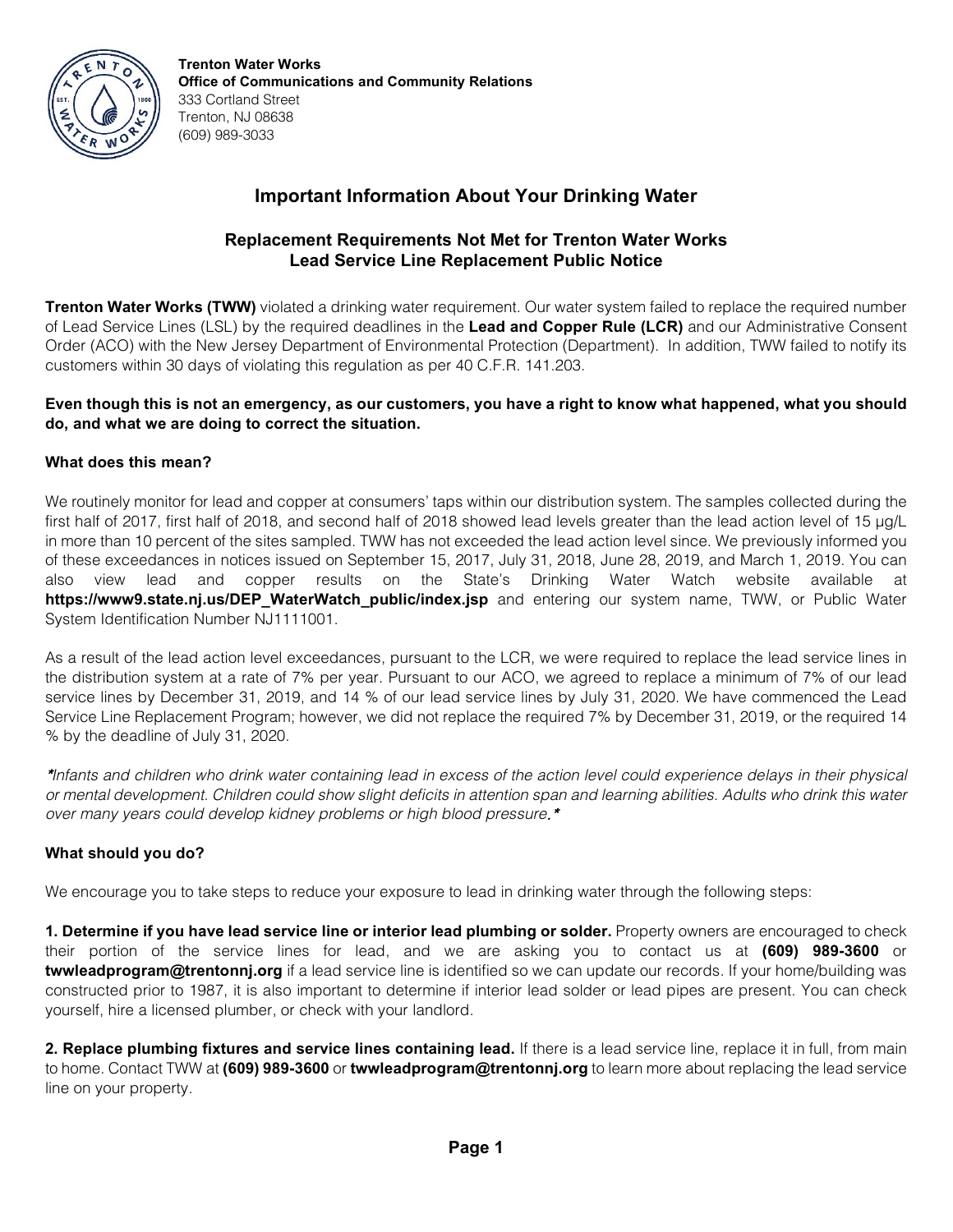**Replace brass faucets, fittings, and valves that do not meet the current definition of "lead free."** The current definition went into effect January 4, 2014; therefore, any "lead free" plumbing materials purchased and/or installed prior to that date should be discarded or replaced. Visit the NSF website at **www.nsf.org** to learn more about lead-containing plumbing fixtures.

**3. Run the cold water to flush out lead.** Let the water run from the tap before using it for drinking or cooking any time the water in the faucet has gone unused for more than six hours. The longer the water resides in plumbing the more lead it contains. Flushing the tap means running the cold-water faucet for about 15 to 30 seconds. Although toilet flushing or showering flushes water through a portion of the plumbing system, you still need to flush the water in each faucet before using it for drinking or cooking. Flushing tap water is a simple and inexpensive measure you can take to protect your health. It usually uses less than one gallon of water. **For those with lead service lines or until you determine if you are served by one, let the water run from the tap longer based on the length of the lead service line and the plumbing configuration in your home. In other words, the larger the home or building and the greater the distance to the water main (in the street), the more water it will take to flush properly (Depending on the unique characteristics of your home you may need to flush for several minutes).** 

**4. Use cold water for cooking and preparing baby formula.** Because lead from lead-containing plumbing materials and pipes can dissolve into hot water more easily than cold water, never drink, cook, or prepare beverages including baby formula using hot water from the tap. If you have not had your water sampled or if you know or suspect you have a lead service line it is recommended that bottled or filtered water, be used for drinking and preparing baby formula. If you need hot water, draw water from the cold tap and then heat it.

**5. Do not boil water to remove lead.** Boiling water will not reduce lead.

**6. Use alternative sources or treatment of water.** If there is confirmed or suspected lead-containing materials, such as lead service lines and/or interior lead plumbing or lead solder, in your home or building, you may consider purchasing bottled water or a water filter. Be sure the filter is approved to reduce lead or contact NSF International at **1-800-NSF-8010** or **www.nsf.org** for information on performance standards for water filters. Be sure to maintain and replace a filter device in accordance with the manufacturer's recommendations.

Water softeners and reverse osmosis units will remove lead from water but can also make the water more corrosive to lead solder and plumbing by removing certain minerals; therefore, the installation of these treatment units at the point of entry into homes with lead plumbing should only be done under supervision of a qualified water treatment professional.

**7. Remove and clean aerators/screens on plumbing fixtures.** Over time, particles and sediment can collect in the aerator screen. Regularly remove and clean aerators screens located at the tip of faucets and remove any particles.

**8. Test your water for lead.** Contact us at **(609) 989-3600** or **twwleadprogram@trentonnj.org** to find out how to get your water tested for lead. Testing is essential because you cannot see, taste, or smell lead in drinking water. TWW has free lead test kits available to customers. NJDEP's certified labs for drinking water analysis in Mercer County include:

| Lab<br><b>Number</b> | <b>Laboratory Name</b>                    | <b>Contact Name</b> | <b>Contact</b><br><b>Phone</b><br><b>Number</b> | <b>Municipality</b> |
|----------------------|-------------------------------------------|---------------------|-------------------------------------------------|---------------------|
| 11003                | SADAT ASSOCIATES INC                      | NICHOLAS MORGAN     | 609-826-9600                                    | Trenton             |
| 11005                | NEW JERSEY ANALYTICAL<br>LABORATORIES LLC | STEVE WITKOWSKI     | 609-737-3477                                    | Ewing Township      |
| 11036                | NEW JERSEY DEPARTMENT OF<br><b>HEALTH</b> | ZHIHUA (TINA) FAN   | 609-530-2803                                    | Ewing Township      |
| 11106                | LECO LABORATORY                           | DONALD B. LILLEY    | 609-588-0011                                    | Hamilton Township   |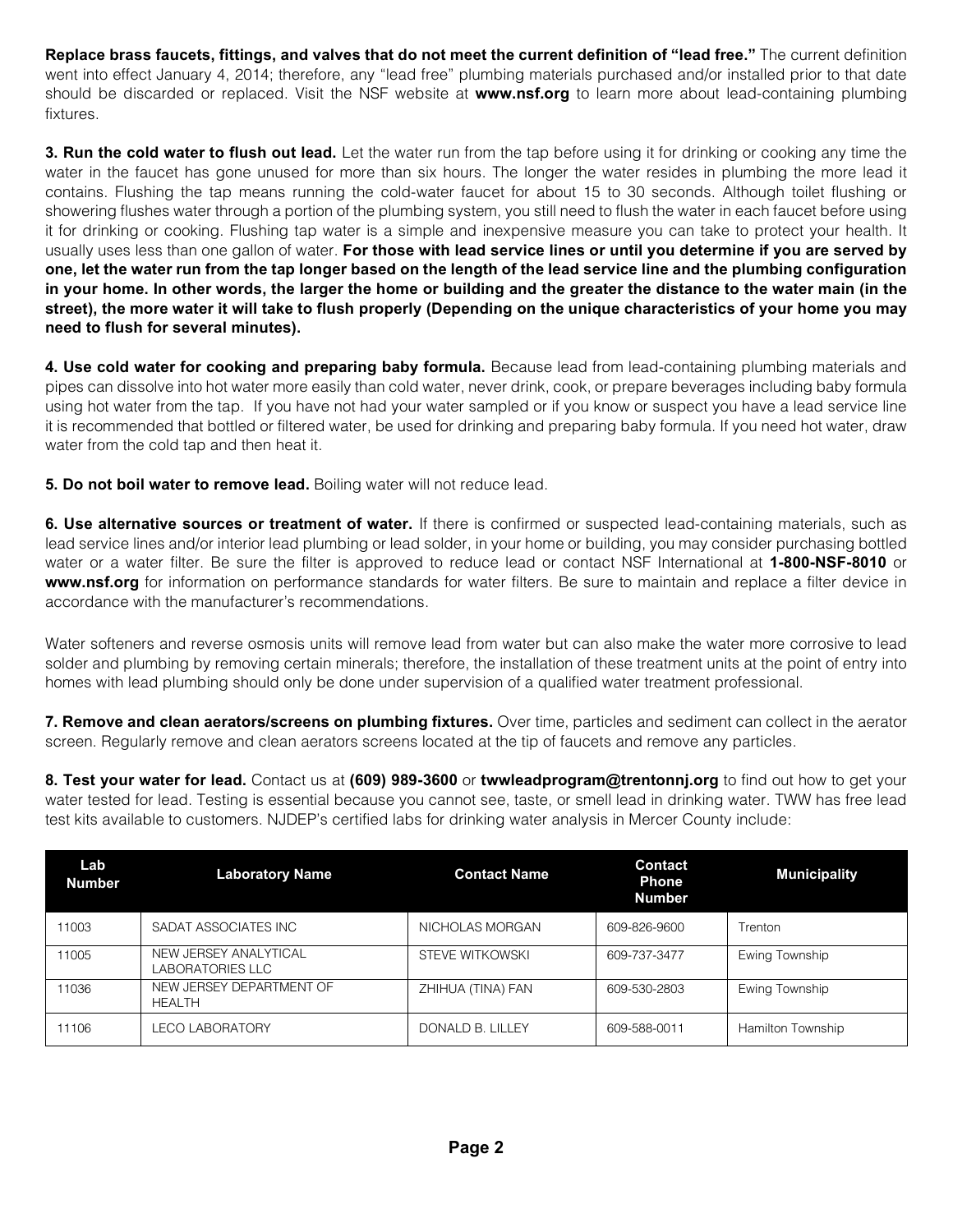**9. Get your child tested.** Contact your local health department or healthcare provider to find out how you can get your child tested for lead if you are concerned about lead exposure. Your family doctor or pediatrician can perform a blood test for lead and provide you with information about the health effects of lead. Wash your children's hands and toys often as they can come into contact with dirt and dust containing lead. New Jersey law requires that children be screened at both 1 and 2 years of age. Children 3 to 5 years of age should also be screened if they have not been screened before.

## **What is being done?**

**This is not an emergency, if it had been you would have been contacted immediately.** In July 2018, TWW entered into an Administrative Consent Order (ACO) with the Department. We have replaced over 25% LSLs to date. If your building contains a lead service line and/or to find out more about this program, please visit TWW's website at **twwleadprogram.com**.

Additionally, in December 2019, TWW modified its water-treatment process, adding the corrosion inhibitor zinc orthophosphate to reduce the lead leaching into the drinking water from pipes, fittings, and fixtures. In February 2022, the treatment was extended from TWW's high-service area to its gravity zone, protecting 100 percent of the system. TWW has not exceeded the lead action levels since 2018.

For more information, please contact TWW's **Lead Service Line Replacement Program** hotline at **(609) 989-3600**, **twwleadprogram@trentonnj.org** or 333 Cortland St, Trenton, NJ 08628.

*\*Please share this information with all the other people who drink this water, especially those who may not have received this notice directly (for example, people in apartments, nursing homes, schools, and businesses). You can do this by posting this notice in a public place or distributing copies by hand or mail. \**

This notice is being sent to you by Trenton Water Works. PWSID ID#: NJ1111001.

Date distributed: February 10, 2022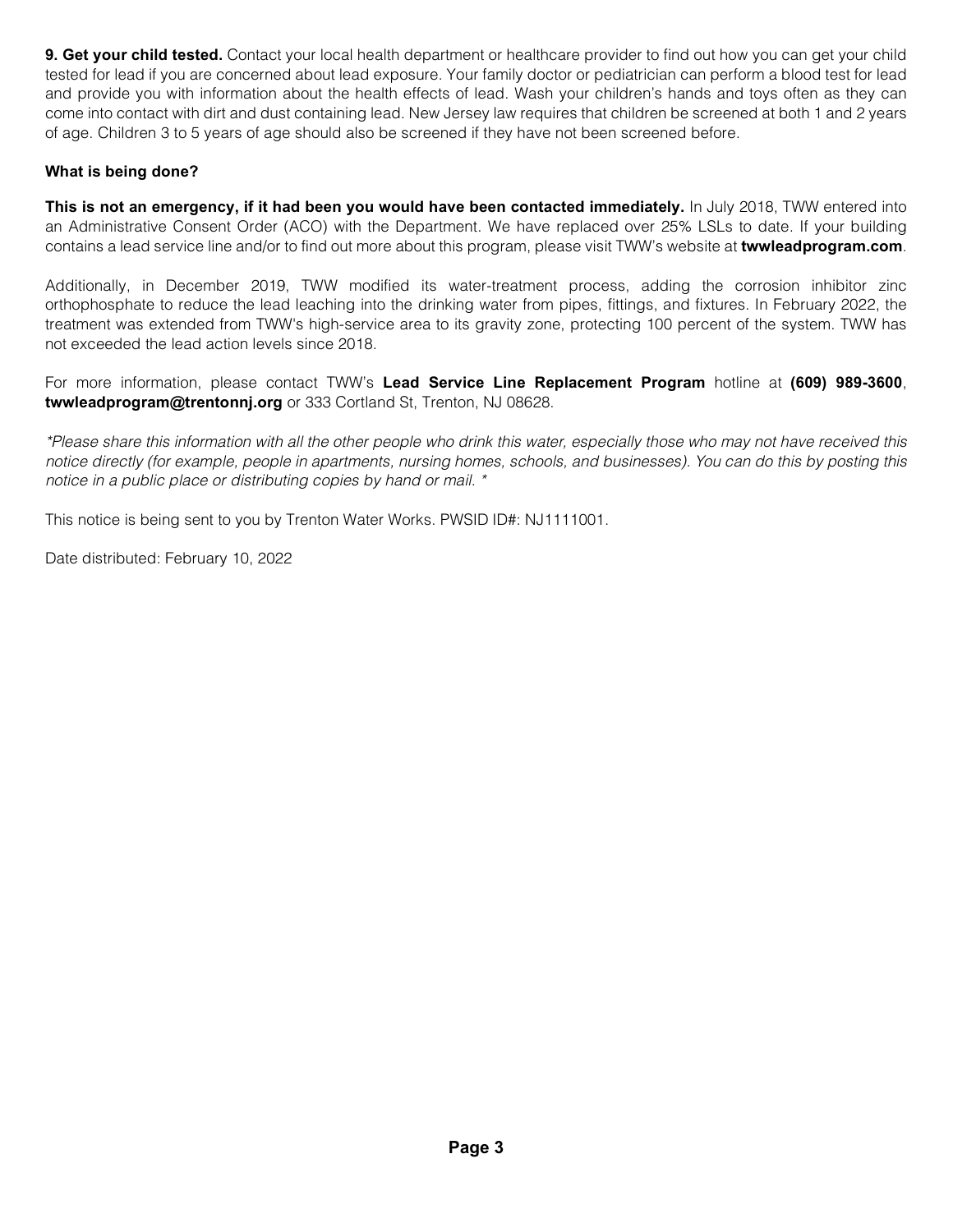

**Trenton Water Works Oficina de Comunicaciones y Relaciones Comunitarias** 333 Cortland Street Trenton, NJ 08638 (609) 989-3033

# **Información Importante Sobre Su Agua Potable**

## **No Se Cumplieron Los Requisitos de Reemplazo para el Aviso Público de Reemplazo de la Línea de Servicio de Plomo de Trenton Water Works**

**Trenton Water Works (TWW)** violó un requisito de agua potable. Nuestro sistema de agua no reemplazó la cantidad requerida de líneas de servicio de plomo (LSL) en los plazos requeridos en la **Regla de Plomo y Cobre (LCR)** y nuestra Orden de consentimiento administrativo (ACO) con el Departamento de Protección Ambiental de Nueva Jersey (Departamento). Además, TWW no notificó a sus clientes dentro de los 30 días posteriores a la violación de esta regulación según 40 C.F.R. 141.203.

#### **Aunque esto no es una emergencia, como nuestros clientes, usted tiene derecho a saber qué sucedió, qué debe hacer y qué estamos haciendo para corregir la situación.**

### **¿Qué significa esto?**

Supervisamos de forma rutinaria la presencia de plomo y cobre en los grifos de los consumidores dentro de nuestro sistema de distribución. Las muestras colectadas durante la primera mitad de 2017, la primera mitad de 2018 y la segunda mitad de 2018 mostraron niveles de plomo superiores al nivel de acción de plomo de 15 µg/L en más del 10 por ciento de los sitios muestreados. TWW no ha excedido el nivel de acción de plomo desde entonces. Previamente les informamos de estos excesos en avisos emitidos el 15 de septiembre del 2017, 31 de julio del 2018, 28 de junio del 2019 y 1 de marzo del 2019. También puede ver los resultados de plomo y cobre en el sitio web de Vigilancia del Agua Potable del Estado disponible en **https://www9.state.nj.us/DEP\_WaterWatch\_public/index.jsp** e ingresar el nombre de nuestro sistema, TWW o el Número de Identificación del Sistema Público de Agua NJ1111001.

Como resultado de los excesos en los niveles de acción de plomo, conforme a la LCR, se nos exigió reemplazar las líneas de servicio de plomo en el sistema de distribución a un ritmo del 7% por año. De conformidad con nuestra ACO, acordamos reemplazar un mínimo del 7 % de nuestras líneas de servicio de plomo antes del 31 de diciembre del 2019 y el 14 % de nuestras líneas de servicio de plomo antes del 31 de julio del 2020. Hemos iniciado el Programa de Reemplazo de Líneas de Servicio de Plomo; sin embargo, no reemplazamos el 7 % requerido antes del 31 de diciembre del 2019, ni el 14 % requerido antes de la fecha límite del 31 de julio del 2020.

*\*Los bebés y niños que beben agua que contiene plomo por encima del nivel de acción pueden experimentar retrasos en su desarrollo físico o mental. Los niños pueden mostrar pequeños déficits en la capacidad de atención y habilidades de aprendizaje. Los adultos que beben esta agua durante muchos años pueden desarrollar problemas renales o alta presión en la sangre.\**

### **¿Qué debes hacer?**

Lo animamos a que tome medidas para reducir su exposición al plomo en el agua potable a través de los siguientes pasos:

**1. Determine si tiene una línea de servicio de plomo o plomería o soldadura interior de plomo.** Se anima a los propietarios a revisar su parte de las líneas de servicio en busca de plomo, y le pedimos que se comunique con nosotros al **(609) 989-3600** o **twwleadprogram@trentonnj.org** si se identifica una línea de servicio de plomo para que podamos actualizar nuestros registros. Si su casa/edificio se construyó antes de 1987, también es importante determinar si hay soldadura de plomo o tuberías de plomo en el interior. Puede verificarlo usted mismo, contratar a un plomero con licencia o consultar con el dueño de la casa/edificio.

**2. Reemplace los accesorios de plomería y las líneas de servicio que contengan plomo.** Si hay una línea de servicio de plomo, se tiene que reemplazar por completo, desde la parte que le pertenece a la ciudad hasta su casa. Comuníquese con TWW al **(609) 989-3600** o **twwleadprogram@trentonnj.org** para obtener más información sobre cómo reemplazar la línea de servicio de plomo en su propiedad.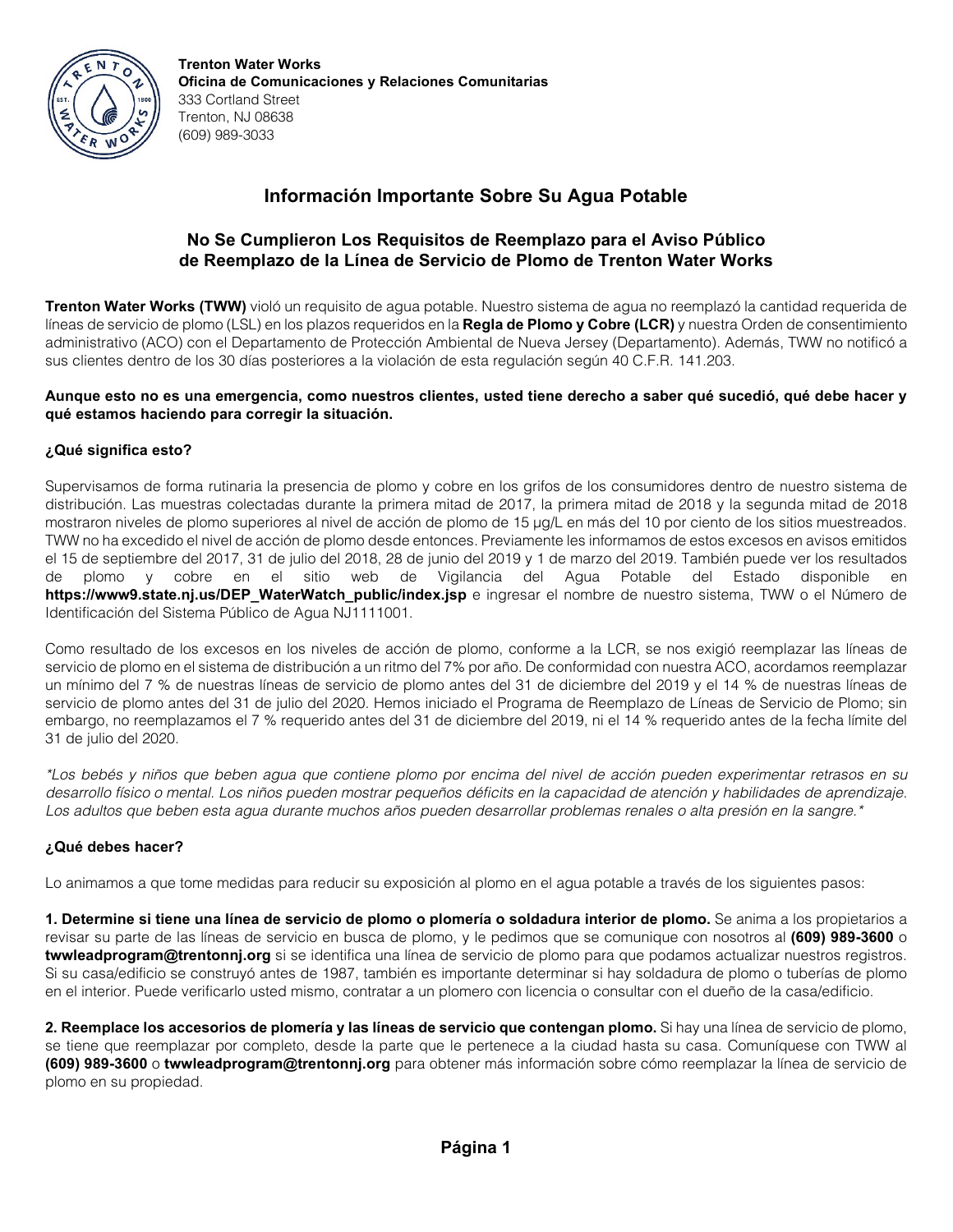**Reemplace los grifos, accesorios y válvulas de latón que no cumplan con la definición actual de "sin plomo."** La definición actual entró en vigor el 4 de enero del 2014; por lo tanto, cualquier material de plomería "sin plomo" comprado y/o instalado antes de esa fecha debe desecharse o reemplazarse. Visite el sitio web de NSF en www.nsf.org para obtener más información sobre accesorios de plomería que contienen plomo.

**3. Deje correr el agua fría para eliminar el plomo.** Deje correr el agua del grifo antes de usarla para beber o cocinar cada vez que el agua del grifo no se haya utilizado durante más de seis horas. Cuanto más tiempo resida el agua en las tuberías, más plomo contiene. Descargar el grifo significa abrir el grifo de agua fría durante unos 15 a 30 segundos. Aunque la descarga del inodoro o la ducha descarga agua a través de una parte del sistema de plomería, aún debe descargar el agua en cada grifo antes de usarla para beber o cocinar. Enjuagar el agua del grifo es una medida simple y económica que puede tomar para proteger su salud. Usualmente usa menos de un galón de agua. **Para aquellos con líneas de servicio de plomo o hasta que determine si tiene una, deje correr el agua del grifo por más tiempo según el largo de la línea de servicio de plomo y la configuración de plomería en su hogar. En otras palabras, cuanto más grande sea la casa o el edificio y mayor sea la distancia a la tubería principal de agua (en la calle), más agua se necesitará para enjuagar correctamente (Dependiendo de las características únicas de su hogar, es posible que deba enjuagar durante varios minutos).**

**4. Use agua fría para cocinar y preparar fórmula para bebés**. Debido a que el plomo de los materiales de plomería y tuberías que contienen plomo puede disolverse en agua caliente más fácilmente que en agua fría, nunca beba, cocine ni prepare bebidas, incluida la fórmula para bebés, con agua caliente del grifo. Si no ha tomado muestras de su agua o si sabe o sospecha que tiene una línea de servicio de plomo, se recomienda usar agua embotellada o filtrada para beber y preparar fórmula para bebés. Si necesita agua caliente, extraiga agua del grifo frío y luego caliéntela.

**5. No hierva el agua para eliminar el plomo.** El agua hervida no reducirá el plomo.

**6. Utilizar fuentes alternativas o tratamiento de agua.** Si hay materiales que contienen plomo confirmados o sospechosos, como líneas de servicio de plomo y/o plomería interior de plomo o soldadura de plomo, en su casa o edificio, puede considerar comprar agua embotellada o un filtro de agua. Asegúrese de que el filtro esté aprobado para reducir el plomo o comuníquese con NSF Internacional al **1-800-NSF-8010** o **www.nsf.org** para obtener información sobre los estándares de rendimiento de los filtros de agua. Asegúrese de mantener y reemplazar un dispositivo de filtro de acuerdo con las recomendaciones del fabricante.

Los ablandadores de agua y las unidades de ósmosis inversa eliminarán el plomo del agua, pero también pueden hacer que el agua sea más corrosiva para las soldaduras y tuberías de plomo al eliminar ciertos minerales; por lo tanto, la instalación de estas unidades de tratamiento en el punto de entrada a viviendas con plomería de plomo solo debe realizarse bajo la supervisión de un profesional calificado en tratamiento de agua.

**7. Retire y limpie los aireadores/pantallas de los accesorios de plomería**. Con el tiempo, las partículas y los sedimentos pueden acumularse en la pantalla del aireador. Retire y limpie regularmente las pantallas de los aireadores ubicadas en la punta de los grifos y elimine cualquier partícula.

**8. Analice su agua en busca de plomo.** Comuníquese con nosotros al **(609) 989-3600** o **twwleadprogram@trentonnj.**org para averiguar cómo analizar su agua para detectar plomo. La prueba es esencial porque no se puede ver, saborear ni oler el plomo en el agua potable. TWW tiene kits de prueba de plomo gratuitos disponibles para los clientes. Los laboratorios certificados del NJDEP para análisis de agua potable en el condado de Mercer incluyen:

| Número de<br>laboratorio | Nombre del laboratorio                    | Nombre de contacto | Teléfono de<br>contacto | <b>Municipio</b>         |
|--------------------------|-------------------------------------------|--------------------|-------------------------|--------------------------|
| 11003                    | SADAT ASSOCIATES INC                      | NICHOLAS MORGAN    | 609-826-9600            | Trenton                  |
| 11005                    | NEW JERSEY ANALYTICAL<br>LABORATORIES LLC | STEVE WITKOWSKI    | 609-737-3477            | Ewing Township           |
| 11036                    | NEW JERSEY DEPARTMENT OF<br><b>HEALTH</b> | ZHIHUA (TINA) FAN  | 609-530-2803            | Ewing Township           |
| 11106                    | <b>LECO LABORATORY</b>                    | DONALD B. LILLEY   | 609-588-0011            | <b>Hamilton Township</b> |